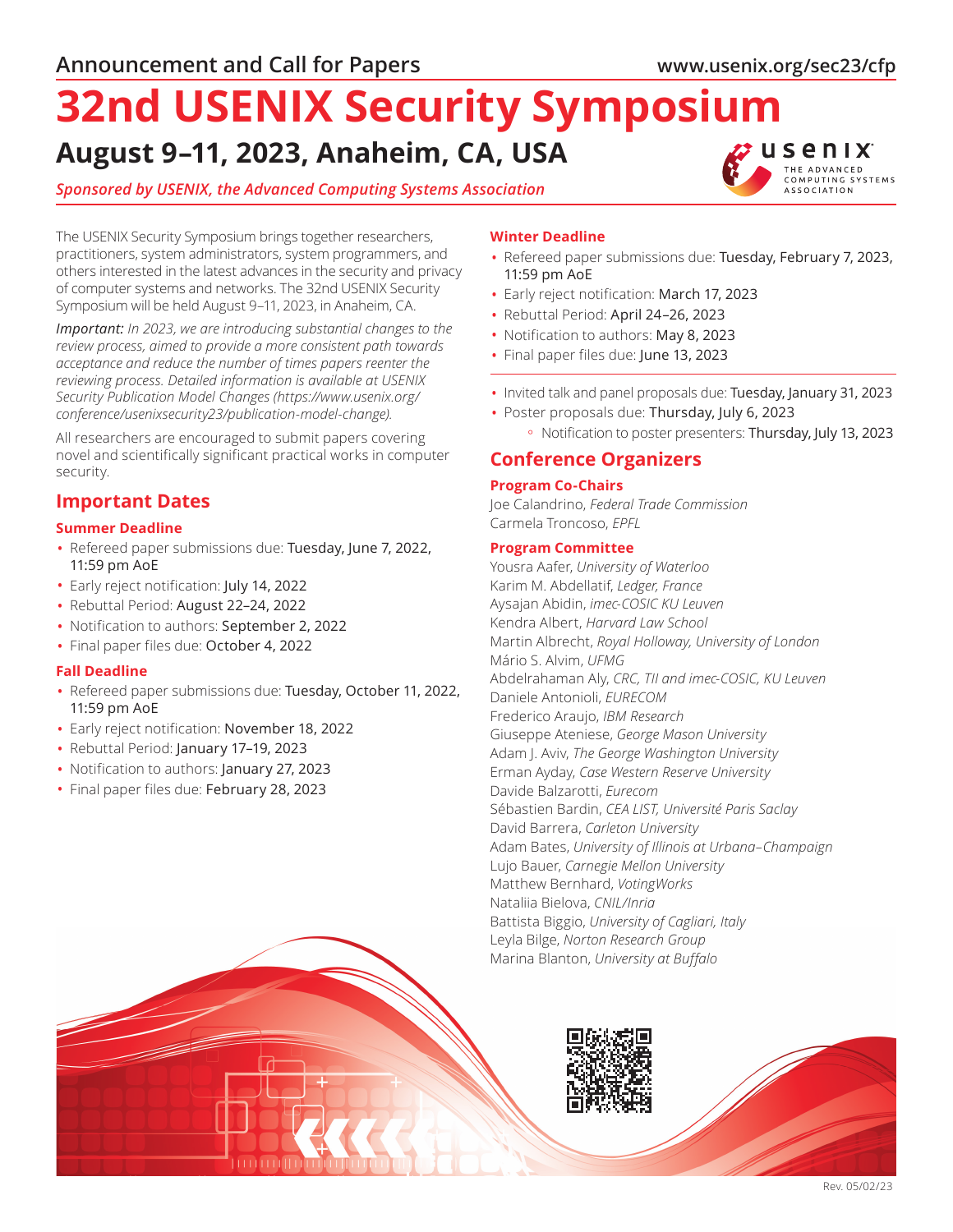Joseph Bonneau, *New York University* Marcus Felipe Botacin, *Federal University of Paraná* Cristian Antonio Bravo-Lillo, *Fintual* Sven Bugiel, *CISPA Helmholtz Center for Information Security* Nathan Burow, *MIT Lincoln Laboratory* Juan Caballero, *IMDEA Software Institute* Stefano Calzavara, *Università Ca' Foscari Venezia* Yinzhi Cao, *Johns Hopkins University* Srdjan Čapkun, *ETH Zurich* Nicholas Carlini, *Google* Álvaro A. Cárdenas, *University of California, Santa Cruz* Lorenzo Cavallaro, *University College London* Sang Kil Cha, *Korea Advanced Institute of Science and Technology (KAIST)* Varun Chandrasekaran, *University of Wisconsin—Madison* Rahul Chatterjee, *University of Wisconsin—Madison* Sze Yiu Chau, *The Chinese University of Hong Kong* Yizheng Chen, *University of California, Berkeley* Qi Alfred Chen, *University of California, Irvine* Guoxing Chen, *Shanghai Jiao Tong University* Giovanni Cherubin, *Microsoft Research* Amrita Roy Chowdhury, *University of California, San Diego* Nicolas Christin, *Carnegie Mellon University* Mihai Christodorescu, *Google* Camille Cobb, *University of Illinois at Urbana–Champaign* Shaanan Cohney, *University of Melbourne* Andrea Continella, *University of Twente* Daniele Cono D'Elia, *Sapienza University of Rome* Nathan Dautenhahn, *Rice University* Ambra Demontis, *University of Cagliari* Ghada Dessouky, *Technische Universität Darmstadt* Alexandra Dmitrienko, *University of Würzburg* Orr Dunkelman, *University of Haifa, Israel* Zakir Durumeric, *Stanford University* Laura Edelson, *New York University* Manuel Egele, *Boston University* Mohamed Elsabagh, *Kryptowire* Pardis Emami-Naeini, *University of Washington* William Enck, *North Carolina State University* Roya Ensafi, *University of Michigan* Imane Fouad, *Inria/Univ de Lille* Giulia Fanti, *Carnegie Mellon University* Earlence Fernandes, *University of Wisconsin—Madison* Domenic Forte, *University of Florida* Yanick Fratantonio, *Google* Alisa Frik, *International Computer Science Institute* Aymeric Fromherz, *Inria* Kelsey Fulton, *University of Maryland* Carlos Gañán, *ICANN* Simson L. Garfinkel, *NIST/George Washington University* Christina Garman, *Purdue University* Carrie Gates, *Bank of America* Gennie Gebhart, *Electronic Frontier Foundation* Yossi Gilad, *The Hebrew University of Jerusalem* Oana Goga, *CNRS* André Grégio, *Federal University of Paraná, Brazil (UFPR)* Marco Guarnieri, *IMDEA Software Institute* Julie Haney, *National Institute of Standards and Technology* Shuang Hao, *University of Texas at Dallas* Hamza Harkous, *Google*

Behnaz Hassanshahi, *Oracle Labs Australia* Julia Hesse, *IBM Zurich* Grant Ho, *University of California, San Diego* Thorsten Holz, *CISPA Helmholtz Center for Information Security* Yuan Hong, *Illinois Institute of Technology* Nicholas Hopper, *University of Minnesota* Danny Yuxing Huang, *New York University* Jun Ho Huh, *Samsung Research* Alice Hutchings, *University of Cambridge* Umar Iqbal, *University of Washington* Cynthia Irvine, *Naval Postgraduate School* Rikke Bjerg Jensen, *Royal Holloway, University of London* Dennis Jackson, *Mozilla* Rob Jansen, *U.S. Naval Research Laboratory* Yuseok Jeon, *Ulsan National Institute of Science and Technology (UNIST)* Aaron Johnson, *U.S. Naval Research Laboratory* Dali Kaafar, *Macquarie University* Gabriel Kaptchuk, *Boston University* Marcel Keller, *CSIRO's Data61* Vasileios Kemerlis, *Brown University* Florian Kerschbaum, *University of Waterloo* Dmitry Khovratovich, *Ethereum Foundation* Taesoo Kim, *Georgia Tech and Samsung Research* Yongdae Kim, *Korea Advanced Institute of Science and Technology (KAIST)* Sam King, *University of California, Davis and Stripe* Lea Kissner, *Twitter* Katharina Kohls, *Radboud University* Tadayoshi Kohno, *University of Washington* Kari Kostiainen, *ETH Zurich* Platon Kotzias, *Norton Research Group* Steve Kremer, *Inria Nancy* Joshua A. Kroll, *Naval Postgraduate School* Katharina Krombholz, *CISPA Helmholtz Center for Information Security* Pierre Laperdrix, *CNRS* Tancrède Lepoint, *Apple* Qi Li, *Tsinghua University* Ming Li, *University of Arizona* David Lie, *University of Toronto* Janne Lindqvist, *Aalto University* Wouter Lueks, *EPFL* Lannan Lisa Luo, *University of South Carolina* Xiapu Luo, *The Hong Kong Polytechnic University* Matteo Maffei, *TU Wien* Nathan Malkin, *University of Maryland* Michail Maniatakos, *New York University Abu Dhabi* Athina Markopoulou, *University of California, Irvine* Abigail Marsh, *Macalester College* Arunesh Mathur, *Competition and Markets Authority* Jonathan Mayer, *Princeton University* René Mayrhofer, *Johannes Kepler University Linz* Jon McCune, *Google* Patrick McDaniel, *The Pennsylvania State University* Allison McDonald, *University of Michigan* Susan McGregor, *Columbia University, Data Science Institute* Catherine Meadows, *Naval Research Laboratory* Shagufta Mehnaz, *Dartmouth College* Aastha Mehta, *University of British Columbia, Vancouver* Sarah Meiklejohn, *Google and University College London*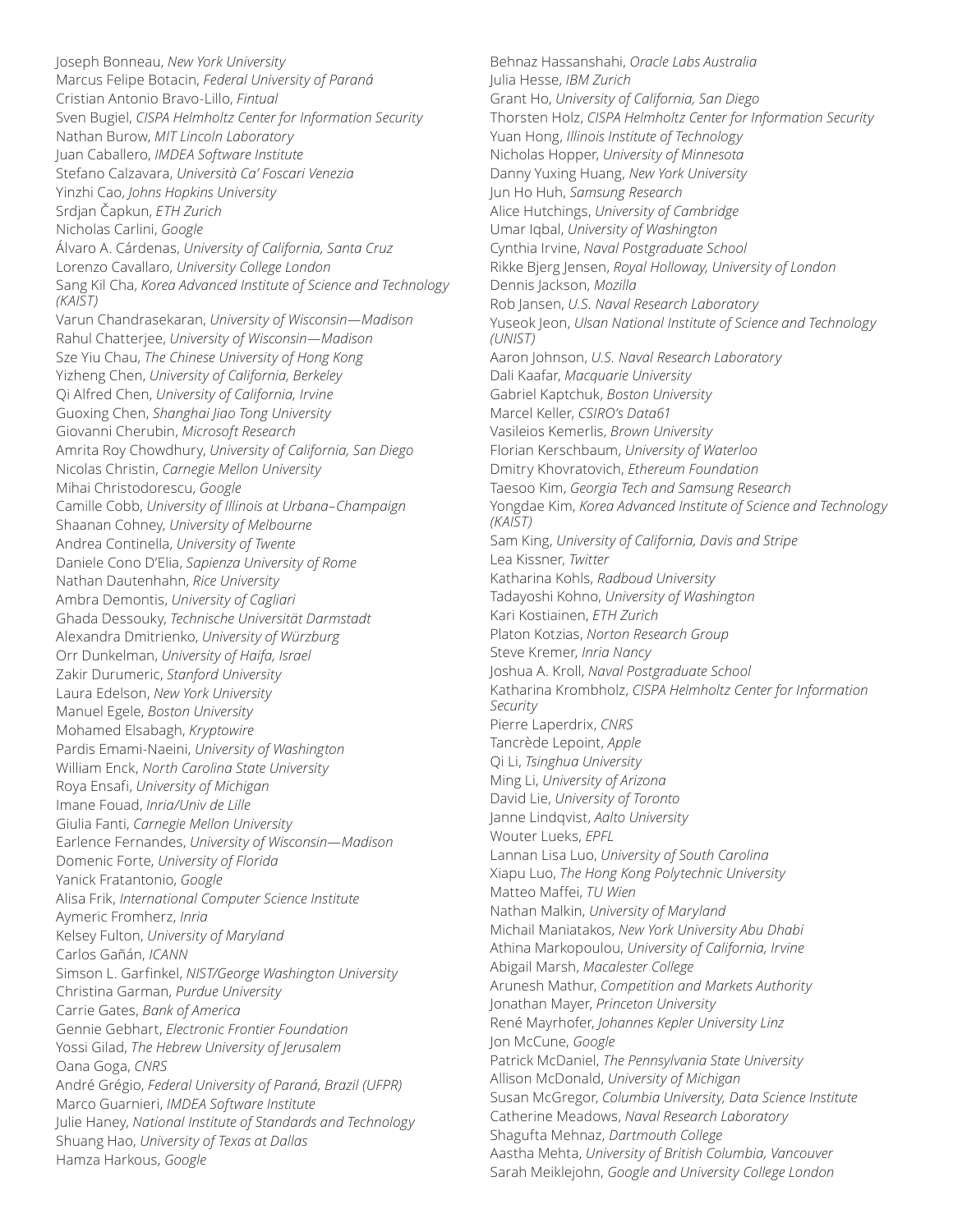Nele Mentens, *Leiden University and KU Leuven* Ariana Mirian, *University of California, San Diego* Jelena Mirkovic, *USC Information Sciences Institute* Omid Mirzaei, *Elastic* Esfandiar Mohammadi, *University of Luebeck* Mainack Mondal, *Indian Institute of Technology, Kharagpur* Veelasha Moonsamy, *Ruhr University Bochum* Pedro Moreno-Sanchez, *IMDEA Software Institute* Marius Muench, *Vrije Universiteit Amsterdam* Imani Munyaka, *University of California, San Diego* Toby Murray, *University of Melbourne* Adwait Nadkarni, *William & Mary* Moses Namara, *Clemson University* Shravan Ravi Narayan, *University of California, San Diego* Shirin Nilizadeh, *University of Texas at Arlington* Adam Oest, *PayPal, Inc.* Jeremiah Onaolapo, *University of Vermont* Cristina Onete, *University of Limoges/XLIM/CNRS 7252* Yossi Oren, *Ben-Gurion University of the Negev* Rebekah Overdorf, *EPFL* Simon Oya, *University of Waterloo* Miroslav Pajic, *Duke University* Dimitrios Papadopoulos, *The Hong Kong University of Science and Technology* Andrew Paverd, *Microsoft* Giancarlo Pellegrino, *CISPA Helmholtz Center for Information Security* Amreesh Phokeer, *Internet Society* Niels, Provos, *Stripe* Apostolos Pyrgelis, *EPFL* Sazzadur Rahaman, *University of Arizona* Sara Rampazzi, *University of Florida* Aanjhan Ranganathan, *Northeastern University* Mariana Raykova, *Google* Joel Reardon, *University of Calgary* Bradley Reaves, *North Carolina State University* Raphael Reischuk, *Zuehlke and digitalswitzerland* Oscar Reparaz, *CashApp (at Square)* Irwin Reyes, *Two Six Technologies* Konrad Rieck, *TU Braunschweig* Luc Rocher, *University of Oxford* Florentin Rochet, *University of Namur* Franziska Roesner, *University of Washington* Eyal Ronen, *Tel Aviv University* Stefanie Roos, *TU Delft* Christian Rossow, *CISPA Helmholtz Center for Information Security* Kevin Alejandro Roundy, *Norton Research Group* Scott Ruoti, *The University of Tennessee* Sherman S. M. Chow, *The Chinese University of Hong Kong* Andrei Sabelfeld, *Chalmers University of Technology* Ahmad-Reza Sadeghi, *Technical University of Darmstadt* Merve Sahin, *SAP Security Research* Kazue Sako, *Waseda University* Iskander Sanchez-Rola, *Norton Research Group* Nuno Santos, *INESC-ID / Instituto Superior Técnico, University of Lisbon* Igor Santos-Grueiro, *Mondragon Unibertsitatea* Sebastian Schinzel, *Münster University of Applied Sciences* Michael Schwarz, *CISPA Helmholtz Center for Information Security* Wendy Seltzer, *W3C/MIT* Johanna Sepúlveda, *Airbus Defence and Space*

Hovav Shacham, *The University of Texas at Austin* Mahmood Sharif, *Tel Aviv University* Shweta Shinde, *ETH Zurich* Anastasia Shuba, *Independent Researcher* Haya Shulman, *ATHENE & Goethe-Universität Frankfurt & Fraunhofer SIT* Ilia Shumailov, *University of Cambridge & Vector Institute* Manya Sleeper, *Google* Peter Snyder, *Brave Software* Sooel Son, *Korea Advanced Institute of Science and Technology (KAIST)* Alessandro Sorniotti, *IBM Research Europe* Michael Specter, *Google* Emily Stark, *Google* Deian Stefan, *University of California, San Diego* Elizabeth Stobert, *Carleton University* Ben Stock, *CISPA Helmholtz Center for Information Security Gianluca, Stringhini, Boston University* Martin Strohmeier, *Cyber-Defence Campus, armasuisse Science + Technology* Guillermo Suarez-Tangil, *IMDEA Networks Institute Juan, Tapiador, UC3M* Vanessa Teague, *Australian National University and Thinking Cybersecurity Pty Ltd* Stefano Tessaro, *University of Washington* Yuan Tian, *University of Virginia* Nils Ole Tippenhauer, *CISPA Helmholtz Center for Information Security* Vincent Toubiana, *CNIL* Benjamin E. Ujcich, *Georgetown University* Blase Ur, *University of Chicago* Anjo Vahldiek-Oberwagner, *Intel Labs* Narseo Vallina-Rodriguez, *IMDEA Networks/AppCensus* Thyla van der Merwe, *ETH Zurich* Michel van Eeten, *Delft University of Technology* Mayank Varia, *Boston University* Ingrid Verbauwhede, *KU Leuven COSIC* Luca Viganò, *King's College London, UK* Hayawardh Vijayakumar, *Samsung Research America* Daniel Votipka, *Tufts University* David Wagner, *University of California, Berkeley* Gang Wang, *University of Illinois at Urbana–Champaign* Liang Wang, *Princeton University* Shuai Wang, *Hong Kong University of Science and Technology* Xiao Wang, *Northwestern University* Rick Wash, *Michigan State University* Tara Whalen, *Cloudflare* Philipp Winter, *Brave Software* Josephine Wolff, *Tufts University* Christian Wressnegger, *Karlsruhe Institute of Technology (KIT), KASTEL Security Research Labs* Matthew Wright, *Rochester Institute of Technology* Yuval Yarom, *The University of Adelaide* Savvas Zannettou, *TU Delft* Daniel Zappala, *Brigham Young University* Fengwei Zhang, *Southern University of Science and Technology (SUSTech)* Yuan Zhang, *Fudan University* Yupeng Zhang, *Texas A&M University* Haojin Zhu, *Shanghai Jiao Tong University* Yixin Zou, *University of Michigan* Mary Ellen Zurko, *MIT Lincoln Laboratory*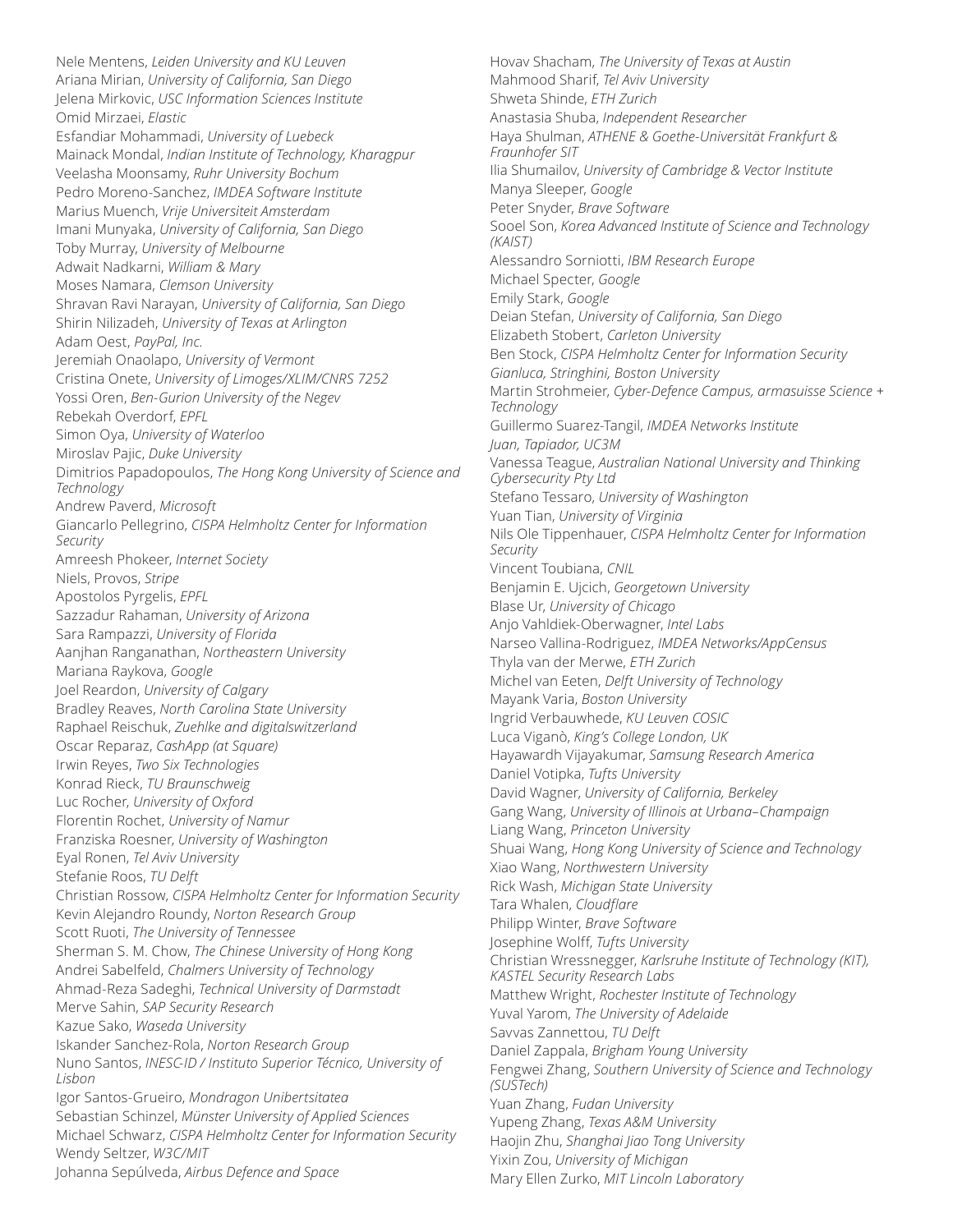#### **Steering Committee**

Michael Bailey, *University of Illinois at Urbana–Champaign* Matt Blaze, *Georgetown University* Dan Boneh, *Stanford University* Srdjan Capkun, *ETH Zurich* William Enck, *North Carolina State University* Kevin Fu, *University of Michigan* Rachel Greenstadt, *New York University* Casey Henderson, *USENIX Association* Nadia Heninger, *University of California, San Diego* Thorsten Holz, *Ruhr-Universität Bochum* Engin Kirda, *Northeastern University* Tadayoshi Kohno, *University of Washington* Thomas Ristenpart, *Cornell Tech* Franziska Roesner, *University of Washington* Patrick Traynor, *University of Florida* David Wagner, *University of California, Berkeley*

# **Symposium Topics**

Refereed paper submissions are solicited in all areas relating to systems research in security and privacy. This topic list is not meant to be exhaustive; USENIX Security is interested in all aspects of computing systems security and privacy. Papers without a clear application to security or privacy of computing systems, however, will be considered out of scope and may be rejected without full review.

- System security
	- ° Operating systems security
	- ° Web security
	- ° Mobile systems security
	- ° Distributed systems security
	- ° Cloud computing security
- Network security
	- ° Intrusion and anomaly detection and prevention
	- ° Network infrastructure security
	- ° Denial-of-service attacks and countermeasures
- Wireless security
- Security analysis
	- ° Malware analysis
	- ° Analysis of network and security protocols
	- ° Attacks with novel insights, techniques, or results
	- ° Forensics and diagnostics for security
	- ° Automated security analysis of hardware designs and implementation
	- ° Automated security analysis of source code and binaries
	- ° Program analysis
- Machine learning security and privacy
	- ° Machine learning applications to security and privacy
	- ° Machine learning privacy issues and methods
	- ° Adversarial machine learning
- Data-driven security and measurement studies
	- ° Measurements of fraud, malware, spam
	- ° Measurements of human behavior and security
- Privacy
	- ° Privacy metrics
	- ° Anonymity
	- Web and mobile privacy
	- ° Privacy-preserving computation
- Usable security and privacy
- Language-based security
- Hardware security
	- ° Secure computer architectures
	- ° Embedded systems security
	- ° Methods for detection of malicious or counterfeit hardware
	- ° Side channels
- Research on surveillance and censorship
- Social issues and security
	- ° Research on computer security law and policy
	- ° Ethics of computer security research
	- ° Research on security education and training
	- ° Information manipulation, misinformation, and disinformation
	- ° Protecting and understanding at-risk users
	- ° Emerging threats, harassment, extremism, and online abuse
- Applications of cryptography
	- ° Analysis of deployed cryptography and cryptographic protocols
	- ° Cryptographic implementation analysis
	- ° New cryptographic protocols with real-world applications

# **Refereed Papers**

Papers that have been formally reviewed and accepted will be presented during the Symposium and published in the Symposium Proceedings. By submitting a paper, you agree that at least one of the authors will attend the conference to present it. Alternative arrangements will be made if global health concerns persist. If the conference registration fee will pose a hardship for the presenter of the accepted paper, please contact conference@usenix.org.

A major mission of the USENIX Association is to provide for the creation and dissemination of new knowledge. In keeping with this and as part of USENIX's open access policy, the Proceedings will be available online for registered attendees before the Symposium and for everyone starting on the opening day of the technical sessions. USENIX also allows authors to retain ownership of the copyright in their works, requesting only that USENIX be granted the right to be the first publisher of that work. See our sample consent form at www.usenix.org/sample\_consent\_ form.pdf for the complete terms of publication.

Go to Paper Submission Policies and Instructions page at www. usenix.org/conference/usenixsecurity23/submission-policiesand-instructions for more information.

# **Artifact Evaluation**

The Call for Artifacts will be available soon.

# **Symposium Activities**

Invited Talks, Panels, Poster Session, Lightning Talks, and BoFs In addition to the refereed papers and the keynote presentation, the technical program will include invited talks, panel discussions, a poster session, lightning talks, and Birds-of-a-Feather sessions (BoFs). You are invited to make suggestions regarding topics or speakers in any of these sessions via email to the contacts listed below or to the program co-chairs at sec23chairs@ usenix.org.

° Privacy attacks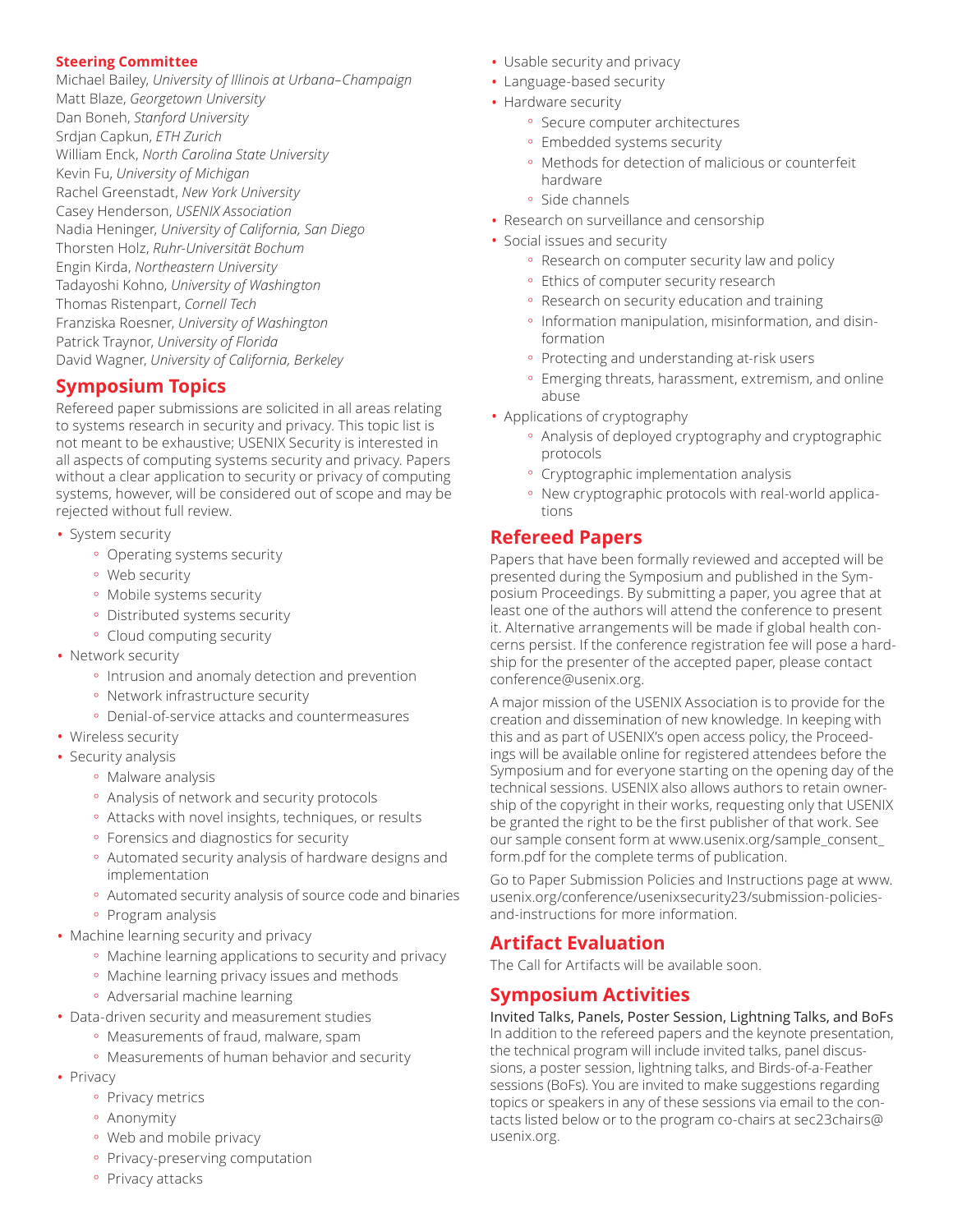#### **Invited Talks and Panel Discussions**

Invited talks and panel discussions will be held in parallel with the refereed paper sessions. Please submit topic suggestions and talk and panel proposals via email to sec23it@usenix.org by January 31, 2023.

#### **Poster Session**

Would you like to share a provocative opinion, an interesting preliminary work, or a cool idea that will spark discussion at this year's USENIX Security Symposium? The poster session is the perfect venue to introduce such new or ongoing work. Poster presenters will have the entirety of the evening reception to discuss their work, get exposure, and receive feedback from attendees.

To submit a poster, please submit a draft of your poster, in PDF (maximum size 36" by 48"), or a one-page abstract via the poster session submission form, which will be available here soon, by July 6, 2023. Decisions will be made by July 13, 2023. Posters will not be included in the proceedings but may be made available online if circumstances permit. Poster submissions must include the authors' names, affiliations, and contact information. At least one author of each accepted poster must register for and attend the Symposium to present the poster.

#### **Lightning Talks**

Information about lightning talks will be available soon.

#### **Birds-of-a-Feather Sessions (BoFs)**

Birds-of-a-Feather sessions (BoFs) will be held Tuesday, Wednesday, and Thursday evenings. Birds-of-a-Feather sessions are informal gatherings of persons interested in a particular topic. BoFs often feature a presentation or a demonstration followed by discussion, announcements, and the sharing of strategies. BoFs can be scheduled on-site or in advance. To schedule a BoF, please send an email to the USENIX Conference Department at bofs@usenix.org with the title and a brief description of the BoF; the name, title, affiliation, and email address of the facilitator; and your preference of date and time.

## **Submission Policies**

*Important: The USENIX Security Symposium moved to multiple submission deadlines in 2019 and included changes to the review process and submission policies. Detailed information is available at USENIX Security Publication Model Changes at www.usenix.org/ conference/usenixsecurity23/publication-model-change.*

USENIX Security '23 submissions deadlines are as follows:

- Summer Deadline: Tuesday, June 7, 2022, 11:59 pm AoE
- Fall Deadline: Tuesday, October 11, 2022, 11:59 pm AoE
- Winter Deadline: Tuesday, February 7, 2023, 11:59 pm AoE

All papers that are accepted by the end of the winter submission reviewing cycle (February–June 2023) will appear in the proceedings for USENIX Security '23. All submissions will be made online via their respective web forms: Summer Deadline, Fall Deadline, Winter Deadline. We do not accept email submissions.

Submissions should be finished, complete papers. We may reject papers without review that have severe editorial problems (broken references, egregious spelling or grammar errors, missing figures, etc.), are submitted in violation of the Submission Instructions outlined below, are outside of the scope of the symposium, or are deemed clearly of insufficient quality to appear in the program.

All paper submissions, including revisions for "Accept Conditional on Major Revision" decisions, should be at most 13 typeset pages, excluding bibliography and well-marked appendices. These appendices may be included to assist reviewers who may have questions that fall outside the stated contribution of the paper on which your work is to be evaluated, or to provide details that would only be of interest to a small minority of readers. There is no limit on the length of the bibliography and appendices but reviewers are not required to read any appendices. The paper should be self-contained without appendices. Once accepted, papers must be reformatted to fit in 18 pages, including the bibliography and any appendices.

Papers should be typeset on U.S. letter-sized pages in two-column format in 10-point Times Roman type on 12-point leading (single-spaced), in a text block 7" x 9" deep. Authors are encouraged to make use of USENIX's LaTeX template and style files available at www.usenix.org/paper-templates when preparing your paper for submission. Failure to adhere to the page limit and formatting requirements can be grounds for rejection.

Papers should not attempt to "squeeze space" by exploiting underspecified formatting criteria (e.g., columns) or through manipulating other document properties (e.g., page layout, spacing, fonts, figures and tables, headings). Papers that, in the chair's assessment, make use of these techniques to receive an unfair advantage, will be rejected, even if they comply with the above specifications.

Please make sure your paper successfully returns from the PDF checker (visible upon PDF submission) and that document properties, such as font size and margins, can be verified via PDF editing tools such as Adobe Acrobat. Papers where the chairs can not verify compliance with the CFP will be rejected.

#### **Prepublication of Papers**

Prepublication versions of papers accepted for USENIX Security '23 will be published and open and accessible to everyone without restrictions on the following dates:

- Summer Deadline: Tuesday, November 8, 2022
- Fall Deadline: Tuesday, April 4, 2023
- Winter Deadline: TBD (final papers will be published with the full conference proceedings)

#### **Embargo Requests**

Authors may request an embargo for their papers by the deadline dates listed below. All embargoed papers will be released on the first day of the conference, Wednesday, August 9, 2023.

- Summer Deadline: Tuesday, November 1, 2022
- Fall Deadline: Tuesday, March 28, 2023
- Winter Deadline: Tuesday, July 11, 2023

#### **Conflicts of Interest**

The program co-chairs require cooperation from both authors and program committee members to prevent submissions from being evaluated by reviewers who have a conflict of interest. During the submission process, we will ask authors to identify members of the program committee with whom they share a conflict of interest. This includes: (1) anyone who shares an institutional affiliation with an author at the time of submission (including secondary affiliations and consulting work), (2) anyone who was the advisor or advisee of an author at any time in the past, (3) anyone the author has collaborated or published with in the prior two years, (4) anyone who is affiliated with a party that funds your research, or (5) close personal relationships. For other forms of conflict, authors must contact the chairs and explain the perceived conflict. In addition to selecting program committee conflicts when submitting, we recommend that all authors ensure they have up-to-date Hot-CRP profiles listing all known conflicts.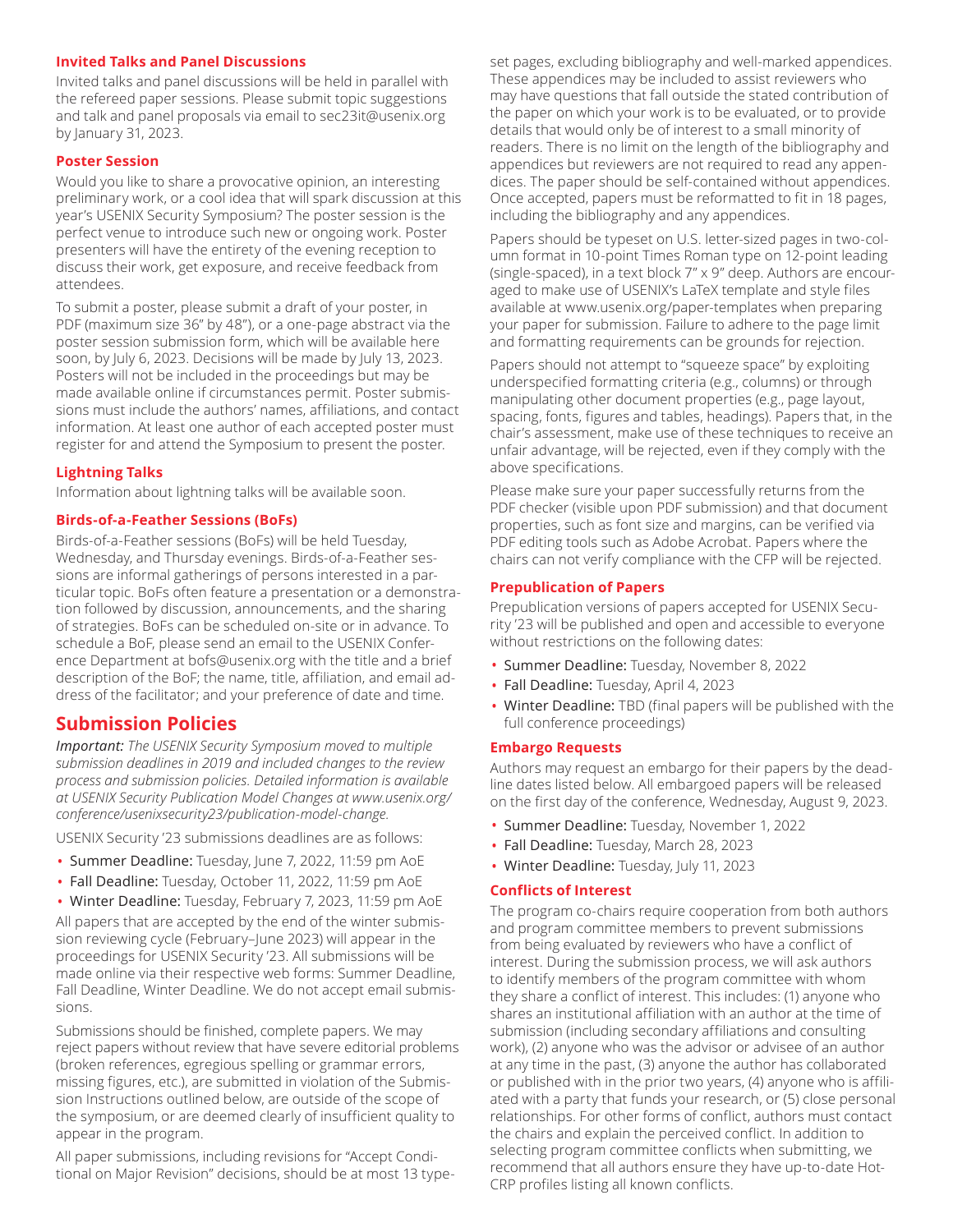Program committee members who are conflicts of interest with a paper, including program co-chairs, will be excluded from both online and in-person evaluation and discussion of the paper by default.

Final versions of accepted submissions should include all sources of funding in an acknowledgments section. Authors should also disclose any affiliations, interests, or other facts that might be relevant to readers seeking to interpret the work and its implications. Authors may wish to consider the 2023 IEEE S&P Financial Conflicts Policy (https://www.ieee-security.org/TC/ SP2023/financial-con.html) for examples.

#### **Early Rejection Notification**

The review process will consist of several reviewing rounds. In order to allow authors time to improve their work and submit to other venues, authors of submissions for which there is a consensus on rejection will be notified earlier.

#### **Author Responses**

Authors of papers that have not been rejected early will have an opportunity to respond to an initial round of reviews. We encourage authors to focus on questions posed by reviewers and significant factual corrections. Once reviews are released to authors for rebuttal, we will not process requests to withdraw the paper and the paper will be viewed as under submission until the end of the cycle.

#### **Anonymous Submission**

The review process will be anonymous. Papers must be submitted in a form suitable for anonymous review:

- The title page should not contain any author names or affiliations.
- Authors should carefully review figures and appendices (especially survey instruments) to ensure affiliations are not accidentally included.
- When referring to your previous work, do so in the third person, as though it were written by someone else. Anonymous references are only allowed in the (unusual) case that a third-person reference is infeasible, and after approval of the chairs.
- Authors may include links to websites that contain source code, tools, or other supplemental material. Neither the link in the paper nor the website itself should suggest the authors' identities (e.g., the website should not contain the authors' names or affiliations).

Papers that are not properly anonymized may be rejected without review.

While submitted papers must be anonymous, authors may choose to give talks about their work, post a preprint of the paper online, disclose security vulnerabilities to vendors or the public, etc. during the review process.

#### **Internet Defense Prize**

The Internet Defense Prize recognizes and rewards research that meaningfully makes the internet more secure. Created in 2014, the award is funded by Meta and offered in partnership with USENIX to celebrate contributions to the protection and defense of the internet. Successful recipients of the Internet Defense Prize will provide a working prototype that demonstrates significant contributions to the security of the internet, particularly in the areas of prevention and defense. This award is meant to recognize the direction of the research and not necessarily its progress to date. The intent of the award is to inspire researchers to focus on high-impact areas of research.

The USENIX Security Awards Committee—selected by the Program Chairs among the symposium Program Committee members—independently determines the prize, to be distributed by USENIX.

You may submit your USENIX Security '23 paper submission for consideration for the Prize as part of the regular submission process.

#### **Ethical Considerations and Proactive Harm Prevention**

We expect authors to carefully consider and address the potential harms associated with carrying out their research, as well as the potential negative consequences that could stem from publishing their work. Failure to do so may result in rejection of a submission regardless of its quality and scientific value.

Although causing harm is sometimes a necessary and legitimate aspect of scientific research in computer security and privacy, authors are expected to document how they have addressed and mitigated the risks. This includes, but is not limited to, considering the impact of your research on deployed systems, understanding the costs your research imposes on others, safely and appropriately collecting data, and following responsible disclosure. In particular, if the submission deals with vulnerabilities (e.g., software vulnerabilities in a given program or design weaknesses in a hardware system), the authors need to discuss in detail the steps they have already taken or plan to take to address these vulnerabilities (e.g., by disclosing vulnerabilities to the vendors).

Papers should include a clear statement about why the benefit of the research outweighs the harms, and how the authors have taken measures and followed best practices to ensure safety and minimize the potential harms caused by their research.

Due to the complexity of today's computing systems, humans can be harmed directly or indirectly in unexpected ways (see The Menlo Report at https://www.dhs.gov/sites/default/files/ publications/CSD-MenloPrinciplesCORE-20120803\_1.pdf). If the submitted research has potential to cause harm, and authors have access to an Institutional Review Board (IRB), we encourage authors to consult this IRB and document its response and recommendations in the paper. We note, however, that IRBs are not expected to understand computer security research well or to know about best practices and community norms in our field, so IRB approval does not absolve researchers from considering ethical aspects of their work. In particular, IRB approval is not sufficient to guarantee that the PC will not have additional concerns with respect to harms associated with the research.

Contact the program co-chairs at sec23chairs@usenix.org if you have any questions.

#### **Reviews from Prior Submissions**

For papers that were previously submitted to, and rejected from, a conference (including USENIX Security), authors are required to submit a separate document containing the prior reviews along with a description of how those reviews were addressed in the current version of the paper. Authors are only required to include reviews from the last time the paper was submitted, but may add more if they consider it relevant for the reviewers. This includes withdrawn papers if reviews were received. Reviewers will complete their reviews prior to becoming aware of previous reviews and summaries of changes to avoid being biased in formulating their own opinions; once their reviews are complete, however, reviewers will be given the